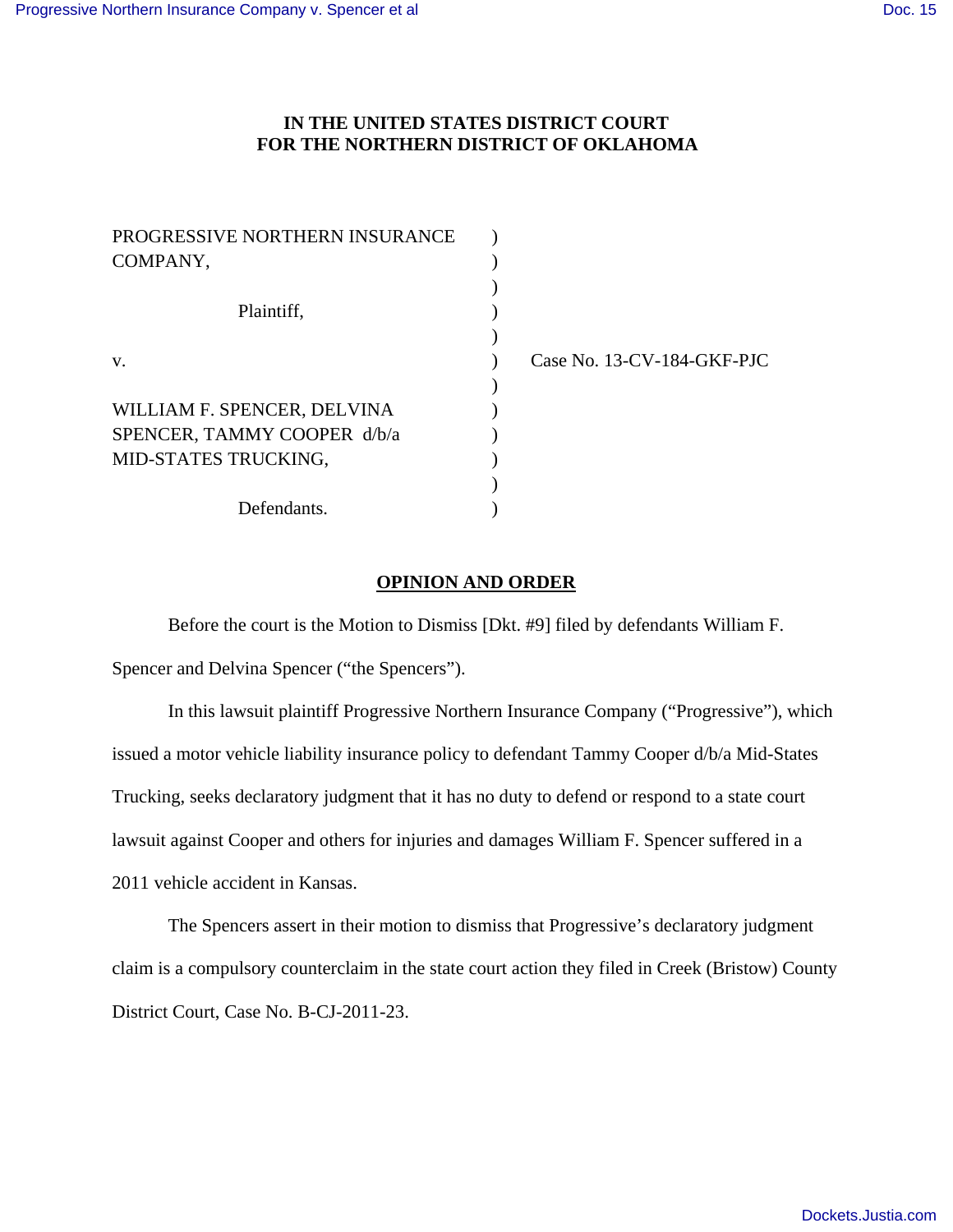## **Allegations of the Complaint**

 Progressive is a Wisconsin corporation with its principal place of business in a state other than Oklahoma. [Dkt. #2, Complaint, ¶2]. The Spencers are citizens of Oklahoma who, upon information and belief, reside in Rogers County, Oklahoma. [*Id.*, ¶¶3-4]. Defendant Tammy Cooper d/b/a Mid-States Trucking is a citizen of Oklahoma who, upon information and belief, resides in Creek County, Oklahoma. [*Id.*, ¶5].

 On June 25, 2011, William Spencer and Delmer Lee Bruton, Jr. ("Bruton") were involved in a motor vehicle accident in or around Iola, Allen County, Kansas. [*Id.*, ¶10]. At the time of the accident, Bruton was driving a 1996 Peterbilt, VIN 1XP5D69X0TD411200 ("the Peterbilt"). [*Id.*, ¶11]. According to the report generated by the Kansas Highway Patrol on June 25, 2011, Cooper was the registered owner of the Peterbilt on that date. [*Id.*, ¶12].

 On August 8, 2011, the Spencers filed suit in Creek County District Court against Bruton, Joey L. Volner d/b/a C&A Trucking ("Volner") and Volner's insurer, Scottsdale Insurance Company ("the *Spencer* Lawsuit"). [*Id.*, ¶13]. On September 28, 2012, the Spencers filed their First Amended Petition, in which they added Cooper and Progressive as defendants. [*Id.*, ¶14]. In their First Amended Petition, the Spencers made no specific allegations against Cooper, but alleged all defendants "were acting by and through the scope of their agents, servants and employees who were within the scope and appointment of their agency and authority;" that on June 25, 2011, William Spencer was driving a 2007 Volvo semi tractor-trailer traveling southbound on U.S. 169 near Iola, Kansas; that "the Defendants were operating their 1996 Peterbilt tractor-trailer northbound;" and that "[t]he Defendants suddenly and without warning drove their vehicle into the path of the vehicle operated by the Plaintiff;" and that "as a result of the gross negligence of the Defendants . . . Spencer was severely injured." [*Id.*, ¶15]. William

2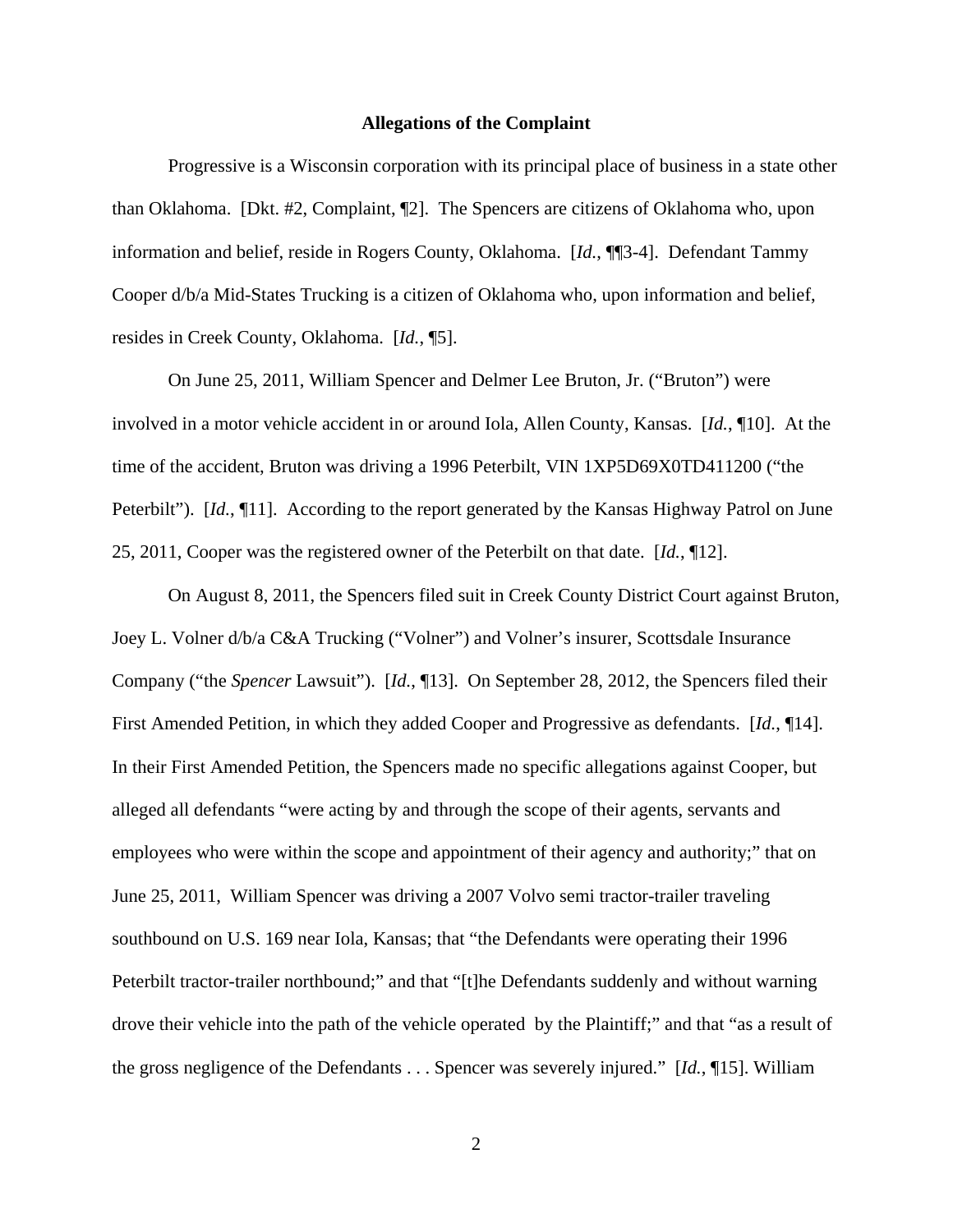Spencer sought damages for personal injury and loss of earnings, his wife sought damages for loss of consortium and both sought punitive damages. [*Id.*].

 Progressive alleges that during discovery in the *Spencer* Lawsuit, William Spencer provided discovery responses in which he asserted he suffered damages in excess of \$500,000 as a result of the accident. [*Id.*, ¶16]. It alleges that during her deposition in the *Spencer* Lawsuit, Cooper testified she had sold the Peterbilt to Volner in March 2010, and had not maintained insurance on the Peterbilt since that time. [*Id.*, ¶¶17-18]. Similarly, Volner testified he had bought the Peterbilt from Cooper in March 2010 and had maintained insurance on it since that time. [*Id.*, ¶19]. Further, Progressive asserts that on February 11, 2011, Volner executed a written statement confirming he was the owner of the Peterbilt. [*Id.*, ¶20]. It alleges Volner's wife, Rikki Volner, testified during a deposition that Volner purchased the Peterbilt from Cooper in March of 2010 and confirmed the title had not been transferred to Volner until after the June 25, 2011 accident. [*Id.*, ¶21]. Volner's wife also testified that she—without Cooper's knowledge—went to Cooper's residence, obtained a permanent lease agreement that had been executed by Cooper with respect to a completely unrelated lease arrangement, "whited out" certain portions of the existing permanent lease agreement and proceeded to write in Cooper as the leasee and legal owner of the Peterbilt and Volner as the lessor of that vehicle. [*Id.*, ¶22]. Rikki Volner also testified she "whited out" the vehicle description that had been included in the original permanent lease agreement and inserted the information describing the Peterbilt for the purpose of obtaining tags for the Peterbilt. [*Id.*].

 Progressive alleges it issued to Tammy Cooper d/b/a Mid-States Trucking Insurance Policy Number 07666624-0, with effective dates of October 8, 2010 to October 8, 2011 ("the Policy"). [*Id.*, ¶23]. The combined single limit of liability insurance provided by the Policy is

3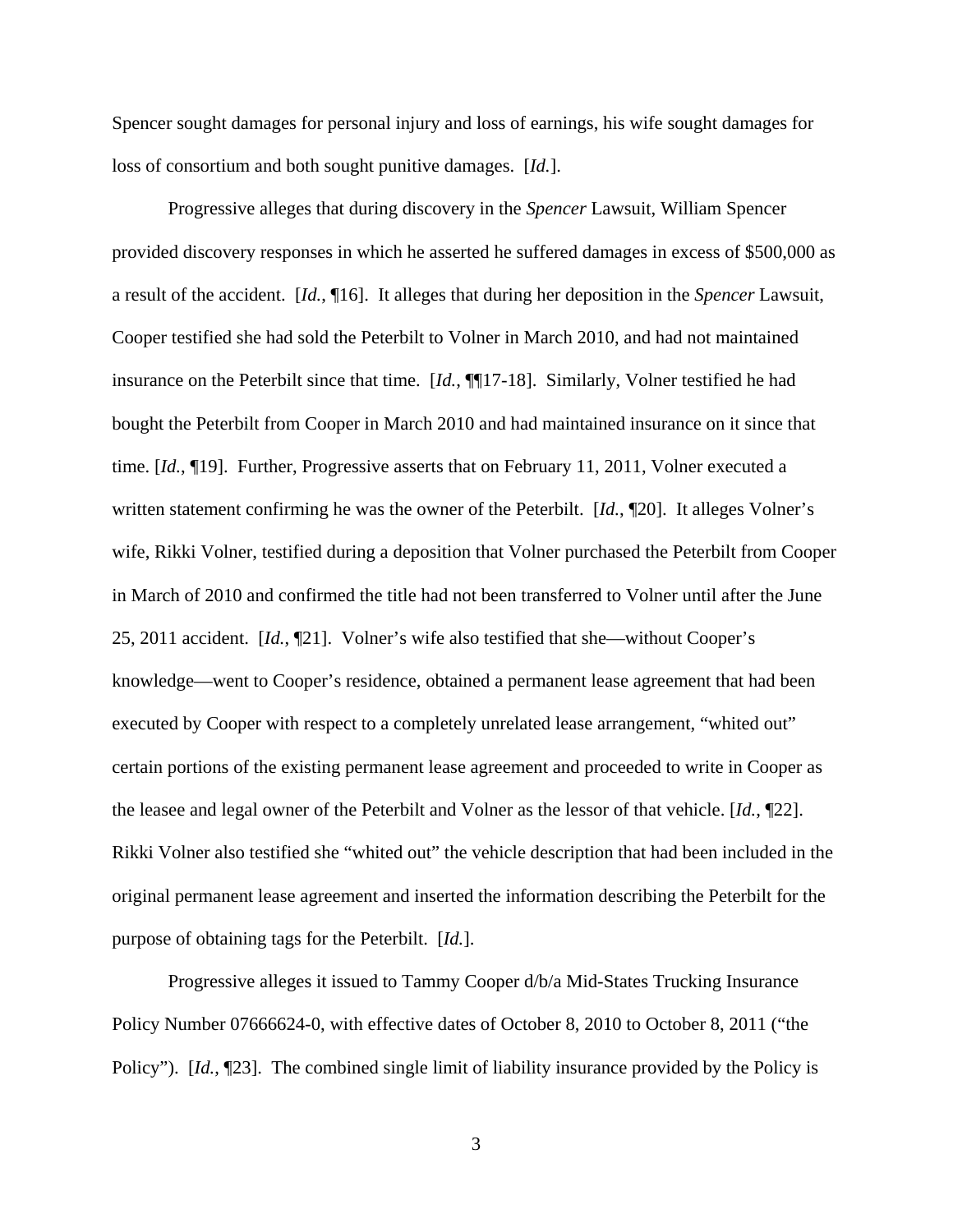\$1 million. [*Id*., ¶25]. Progressive alleges that at no point between October 8, 2010 and June 25, 2011 was the Peterbilt a vehicle that was identified in the Policy, or under any insurance policy Progressive has issued to Cooper, nor has Cooper ever paid Progressive any premium for coverage of any kind for the Peterbilt. [*Id.*, ¶¶26-27]. Nor, Progressive alleges, were Volner or Bruton listed drivers on the Policy. [*Id.*, ¶28]. Progressive has retained counsel to represent Cooper in the *Spencer* Lawsuit pursuant to a reservation of all of its rights and defenses under the Policy, but maintains that neither the underlying accident nor the *Spencer* Lawsuit triggers the provisions of the liability coverage provided by the Policy. [*Id.*, ¶¶30-32].

 Progressive seeks declaratory judgment that under the clear and unambiguous terms of the Policy, no coverage exists to respond to the *Spencer* Lawsuit or the underlying accident on behalf of its named insured, Cooper. [*Id.*, ¶35].

## **Motion to Dismiss**

 The Spencers allege in the Motion to Dismiss that Progressive's claim for declaratory judgment is "completely subsumed" by their claims in the state court action, and that the claim for declaratory judgment is a compulsory counterclaim in the state court case.<sup>1</sup> However, on April 1, 2013, Progressive filed a Motion for Summary Judgment against the Spencers on their claim in the *Spencer* Lawsuit. That motion, which was pending at the time the Spencers filed their motion to dismiss in this case, was granted by the state court on June 6, 2013. [Dkt. #12-1]. Thus, Progressive is no longer a party to the *Spencer* Lawsuit.

Therefore, defendants' Motion to Dismiss [Dkt. #9] is denied.

 $\overline{a}$ 

 $1$  In the state court action, the Spencers alleged Progressive was directly liable to them under 47 Okla. Stat. § 230.30, which requires carriers to file a liability insurance policy or bond with the Oklahoma Corporation Commission in order to obtain a motor carrier license in the State of Oklahoma. *See* Dkt. #12-1, Order Sustaining Motion for Summary Judgment of Co-Defendant.